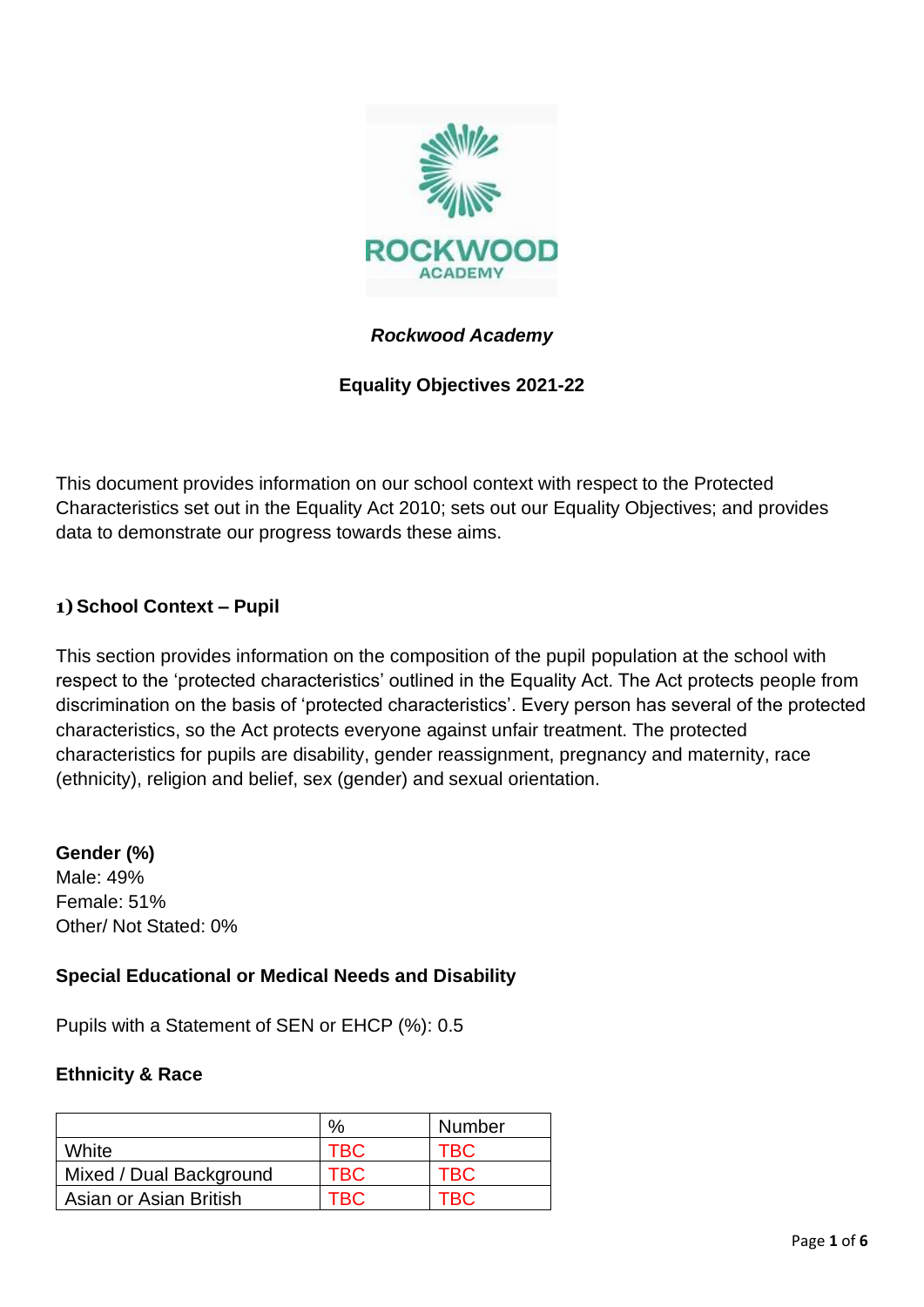| <b>Black or Black British</b> | TBC  | <b>TBC</b> |
|-------------------------------|------|------------|
| Information not yet obtained  | TBC. | <b>TBC</b> |
| Any Other Ethnic Group        | TBC  | <b>TBC</b> |

#### **Religion & Belief**

| <b>Religion &amp; Belief</b> | $\frac{0}{0}$ | <b>Number</b> |
|------------------------------|---------------|---------------|
| Christian                    | <b>TBC</b>    | <b>TBC</b>    |
| <b>Muslim</b>                | <b>TBC</b>    | <b>TBC</b>    |
| Jewish                       | <b>TBC</b>    | <b>TBC</b>    |
| Hindu                        | <b>TBC</b>    | <b>TBC</b>    |
| Sikh                         | <b>TBC</b>    | <b>TBC</b>    |
| <b>Buddhist</b>              | <b>TBC</b>    | <b>TBC</b>    |
| Other                        | <b>TBC</b>    | <b>TBC</b>    |
| No Religion                  | <b>TBC</b>    | <b>TBC</b>    |
| Not stated                   | <b>TBC</b>    | <b>TBC</b>    |

## **Additional Groups**

Ofsted inspections look at how schools help "all pupils to make progress, including those whose needs, dispositions, aptitudes or circumstances require additional support." In addition to pupils with protected characteristics, we wish to provide further information on the following groups of pupils:

| <b>Pupils with English as an Additional Language</b> |             |              |              |                           |
|------------------------------------------------------|-------------|--------------|--------------|---------------------------|
|                                                      | <b>Boys</b> | <b>Girls</b> | <b>Total</b> | % of school<br>population |
| English as an additional<br>language                 | <b>TBC</b>  | <b>TBC</b>   | 216          | 22                        |
| <b>Pupils from low-income backgrounds</b>            |             |              |              |                           |
| Number of pupils eligible<br>for Pupil Premium       | <b>TBC</b>  | <b>TBC</b>   | 566          | 58%                       |
| Number of Looked After Children: 0                   |             |              |              |                           |

## **Information about our Employees**

We are required to publish information about the diversity of our workforce if we have more than 150 employees. This information provides a profile of our workforce, as well as our employment practices and achievements.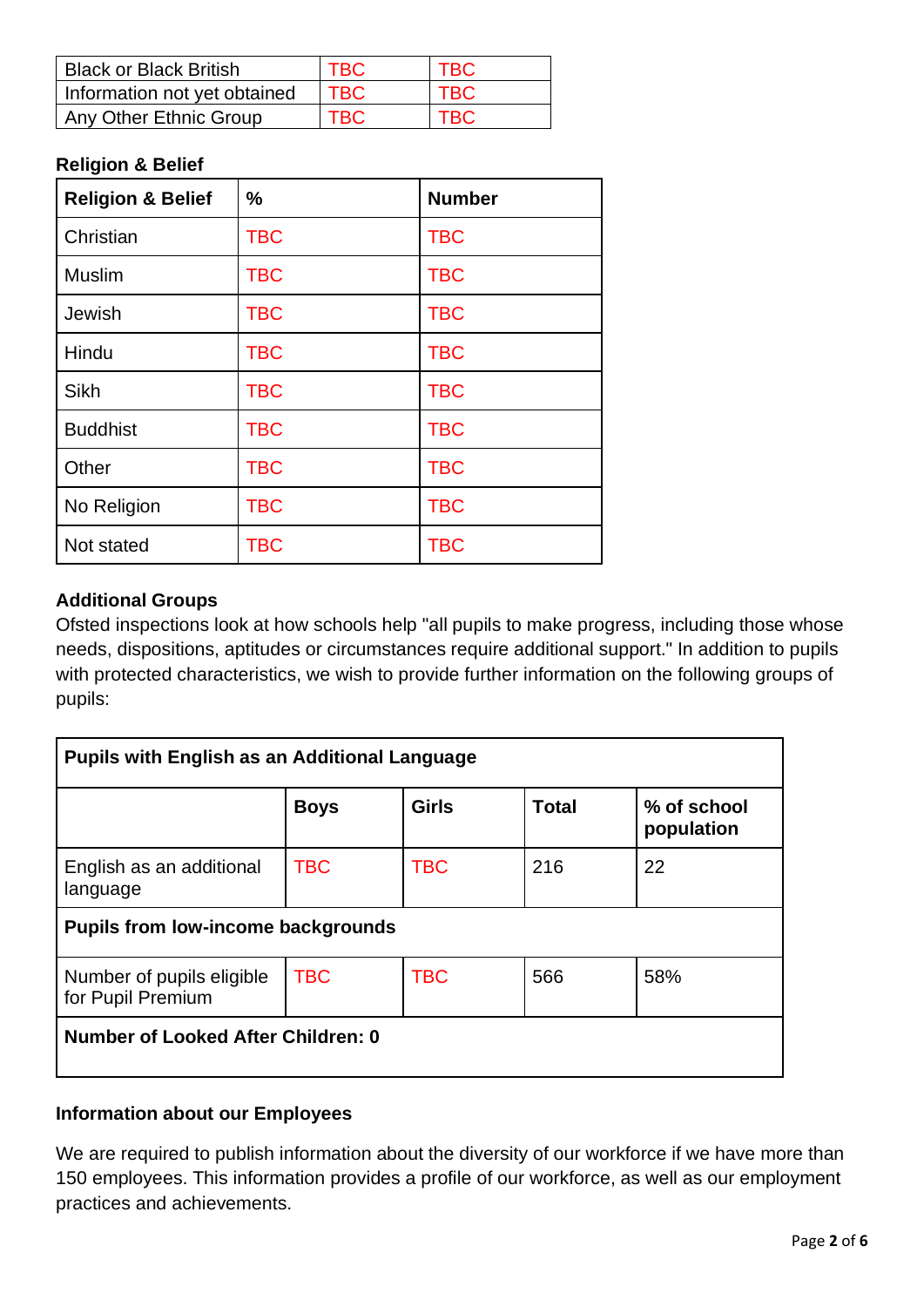CORE Education Trust is committed to eliminating discrimination and encouraging diversity amongst our employees. Our aim is that our workforce will be truly representative of all sections of society and that each employee feels respected and able to give their best. To that end we are committed to provide equality and fairness for all in our recruitment and employment practices and not to discriminate on grounds of age, disability, gender reassignment, marriage/civil partnership status, pregnancy and maternity, race, religion or belief, sex, or sexual orientation. We oppose all forms of unlawful and unfair discrimination.

The appointment and recruitment procedure must always be applied fairly and in accordance with employment law and the CORE Education Trust Equality & Diversity Policy

**Gender (%)** Male: TBC Female: TBC Other/ Not Stated: TBC

#### **Disability**

Number of staff identifying as disabled:

#### **Religion & Belief**

| <b>Religion &amp; Belief</b> | $\%$       | <b>Religion &amp; Belief</b> | <b>Number</b> |
|------------------------------|------------|------------------------------|---------------|
| Christian                    | <b>TBC</b> | Other                        | <b>TBC</b>    |
| Islam                        | <b>TBC</b> | No Religion                  | <b>TBC</b>    |
| Jewish                       | <b>TBC</b> | Not stated                   | <b>TBC</b>    |
| Hindu                        | <b>TBC</b> |                              |               |
| <b>Sikh</b>                  | TBC        |                              |               |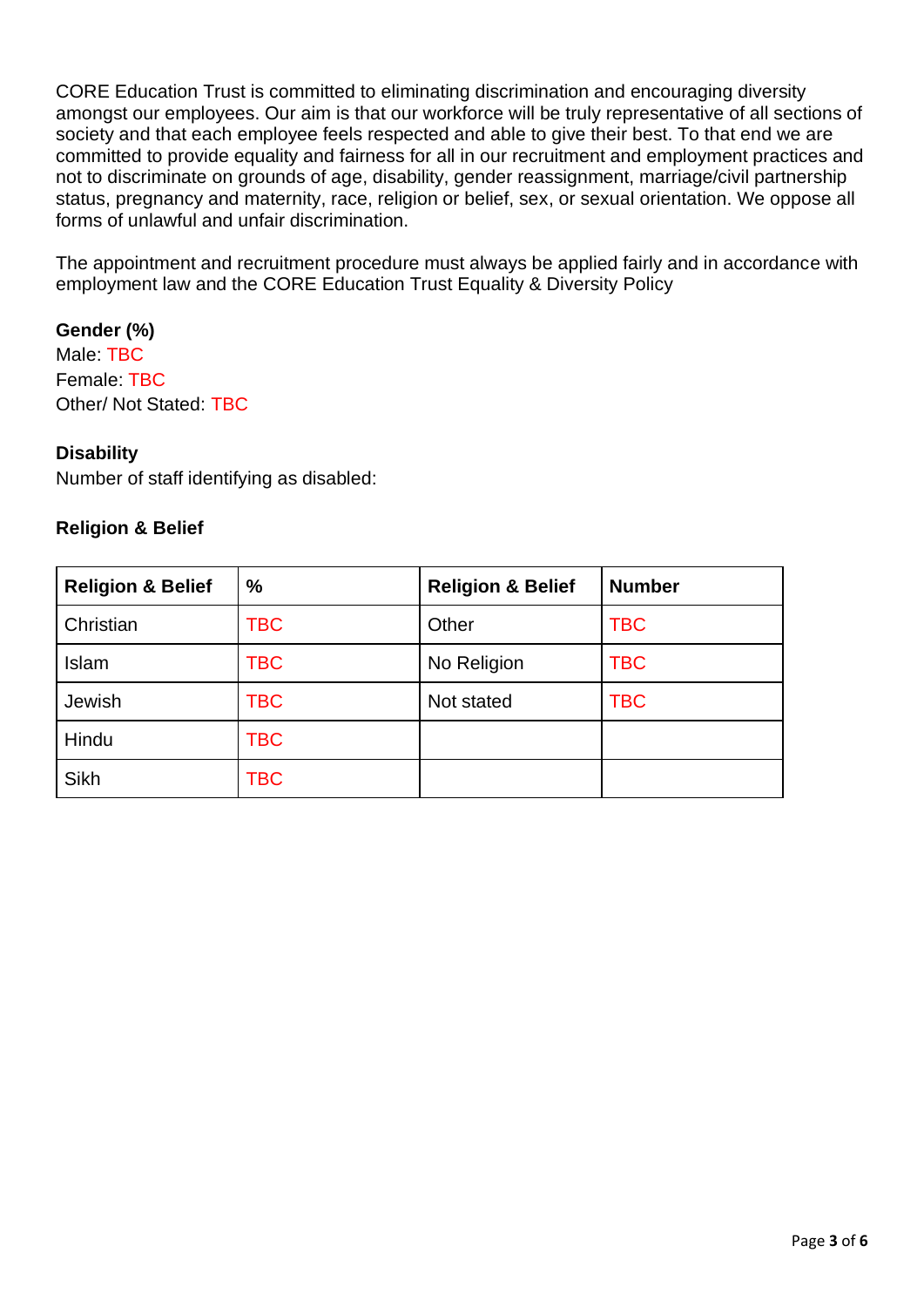# **Ethnicity and Race**

|                                    | <b>Total</b> |
|------------------------------------|--------------|
| <b>White British</b>               | <b>TBC</b>   |
| <b>White Irish</b>                 | <b>TBC</b>   |
| <b>Traveller of Irish Heritage</b> | <b>TBC</b>   |
| Any other White Background         | <b>TBC</b>   |
| Gypsy / Roma                       | <b>TBC</b>   |
| <b>White and Black Caribbean</b>   | <b>TBC</b>   |
| <b>White and Black African</b>     | <b>TBC</b>   |
| White and Asian                    | <b>TBC</b>   |
| Any Other Mixed Background         | <b>TBC</b>   |
| Indian                             | <b>TBC</b>   |
| Pakistani                          | <b>TBC</b>   |
| Bangladeshi                        | <b>TBC</b>   |
| Any Other Asian Background         | <b>TBC</b>   |
| <b>Black Caribbean</b>             | <b>TBC</b>   |
| <b>Black - African</b>             | <b>TBC</b>   |
| Chinese                            | <b>TBC</b>   |
| Any Other Ethnic Group             | <b>TBC</b>   |
| Refused                            | <b>TBC</b>   |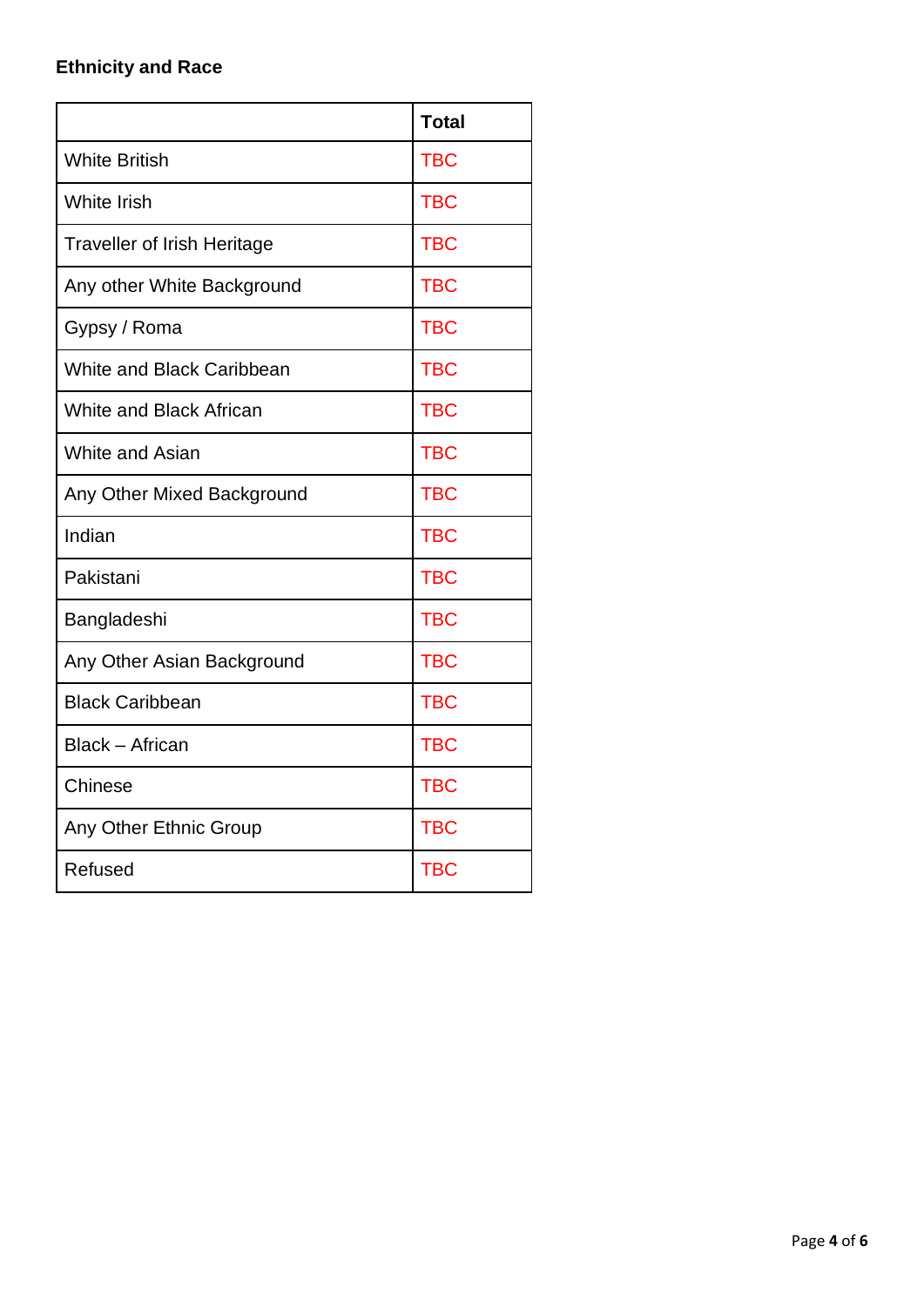## **2) Our Equality Objectives**

**Equality Objective 1:** To promote diversity, equality and inclusion amongst our staff body This will be achieved by ensuring:

- All staff are aware of responsibilities around derogatory and discriminatory language and actions, in line with latest KCSIE guidance (September 2021) to ensure a culture of safeguarding and respect for all
- Staff members work together as curriculum teams to 'decolonise' and diversify the curriculum and ensure positive inclusion and representation of people from BAME backgrounds as well as a wider range of perspectives of gender, race and other 'protected characteristics'.
- Applications for positions of employment at the Academy are 'blind' from November 2021
- Continue to ensure the staff body represents teachers and leaders from BAME backgrounds, to reflect our community

**Review date and comments (July 2022):**

## **Equality Objective 2: To challenge stereotypes that can deny opportunities and enable equitability of offer, regardless of background**

This will be achieved by ensuring that:

- The SEND register is accurate and is accessed and actioned by all staff so all students can learn and achieve
- Careers education, information, advice and guidance provides a broad range of opportunities for students to access career paths open to them (for example, females in STEM subjects)
- The CCF and partnership work with West Midlands Police seeks to promote careers opportunities for students from BAME backgrounds in the armed forces and police
- There are a range of opportunities open for all students, including opportunities for female students in sport and equity of resources for all, irrespective of characteristic
- GCSE options give a broad range of choices for all students and positive promotion and action is utilised to ensure equity (for example, boys doing jewellery design and food technology)

**Review date and comments (July 2022):**

**Equality Objective 3: To promote tolerance and understanding as well as foster strong relationships so students can respect all that inhabit a multi-cultural area (B8) and the wider City**

## **This will be achieved by ensuring that:**

- Personal development sessions focus on positive and healthy relationships, covering aspects consent, bullying and abuse
- There are calendared celebration events and significant opportunities to explore and empathise for all students, such as Eid, Diwali, Christmas, Refugee Week, Holocaust Memorial Day, the recognition day to mark the 1994 genocide in Rwanda, Remembering Srebrenica, Refugee Week and LGBTQ+ events